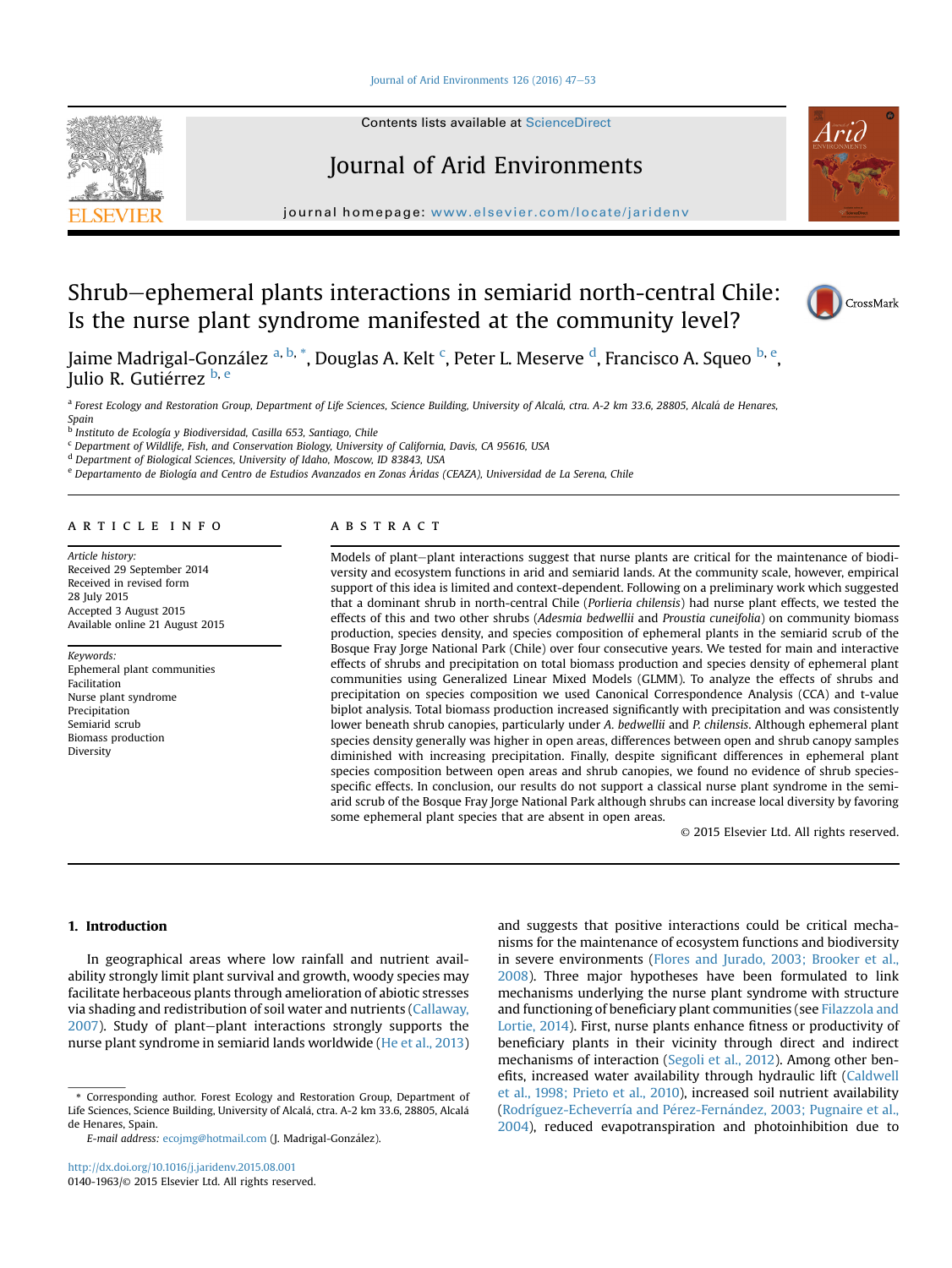interception of direct solar radiation ([Callaway and Pugnaire, 1999\)](#page-5-0), and protection against herbivore pressure [\(Smit and Ruifrok, 2011\)](#page-6-0) are the most conspicuous mechanisms in arid and semiarid environments. Second, it is commonly hypothesized that net positive interactions are more likely under severe conditions (Stress Gradient Hypothesis; [Bertness and Callaway, 1994\)](#page-5-0). Plant-plant interactions can shift from being net negative to net positive as resource availability declines along spatial gradients [\(Pugnaire and](#page-5-0) [Luque, 2001; Pugnaire et al., 2004; Holzpfel et al., 2006; Armas](#page-5-0) [et al., 2011](#page-5-0)). Although it is generally accepted that abiotic stress due to low resource availability promotes facilitative interactions, current theory suggests that positive interactions tend to collapse under extremely severe environments ([Michalet et al., 2006\)](#page-5-0) leading to a hump-backed relationship between facilitation and stress ([Maestre et al., 2009\)](#page-5-0). Third, and particularly under warmer and drier conditions, nurse plants increase local diversity of beneficiary plant communities by altering spatial dynamics of species with particular life strategies that are more likely to be facilitated ([Davies et al., 2007; Soliveres et al., 2012](#page-5-0)).

Empirical support for these hypotheses at the community or ecosystem levels is limited, however, and at times contradictory ([Cavieres and Badano, 2009; Soliveres and Maestre, 2014; Michalet](#page-5-0) [et al., 2015\)](#page-5-0). At the community level, indirect interactions along with nurse species-specific effects ([Blank and Carmel, 2012\)](#page-5-0) and/or disparate functional strategies of beneficiary plants could result in idiosyncratic plant responses to open and shrub conditions leading to complex scenarios of interactions (Schöb et al., 2013; Michalet [et al., 2015\)](#page-6-0). For example, many plant species in arid and semiarid environments have evolved tolerance mechanisms such as increased root-shoot ratios, or shortened vegetative-reproductive periods to restrict resource use to episodic favorable periods ([Noy-](#page-5-0)[Meir, 1973\)](#page-5-0). Such life strategies are frequently incompatible with survival under shading conditions as suggested by the existence of functional trade-offs between tolerance to drought and shading in drylands [\(Smith and Huston, 1989; Holmgren et al., 1997\)](#page-6-0). Accordingly, differences in species composition between open areas and under the canopy of shrubs in some semiarid ecosystems have been previously observed (López-Pintor et al., 2006). These findings at the community level question whether the outcome of net plant-plant interactions would scale up to multispecies interactions following the stress gradient hypothesis. Data obtained during a one-year study focusing on the nurse plant Porlieria chilensis in north-central Chile suggested species-specific responses of ephemeral plants and neutral interactions at the community level (Gutiérrez et al., 1997). However, it is still poorly known whether interannual variability of precipitation or different shrub species can shift the shrub-ephemeral interaction outcomes at the com-munity level (Tielbörger and Kadmon, 2000, but see [Pugnaire et al.,](#page-5-0) [2004](#page-5-0)).

These uncertainties led us to pursue a field study to test the three hypotheses outlined above in the semiarid scrub of northcentral Chile, and to expand this to consider the three most abundant shrubs in this system throughout four consecutive years. First, we hypothesized that these three shrub species would enhance annual plant community productivity, as observed in other semiarid habitats. Second, we predicted that the intensity and direction of shrub-ephemeral interactions would shift across a temporal (multi-year) precipitation gradient (i.e., lower precipitation should lead to higher facilitation but this benefit should be diffused when rainfall is sufficiently high that no microhabitat is water-stressed; Tielbörger and Kadmon, 2000). Most experimental and observational approaches to plant responses across stress gradients in arid and semiarid lands have considered spatial gradients of water availability, but our long-term study provides us with an unusual opportunity to complement these studies with an approach emphasizing temporal variation in stress associated with variation in rainfall. Third, we hypothesized that patterns of species density and composition would differ between open areas and shrubs, and microhabitats beneath shrub canopies, leading to qualitatively distinct annual plant community structure (i.e. species composition and density).

# 2. Materials and methods

# 2.1. Study area

Our study area is near the coast of north-central Chile, in Bosque Fray Jorge National Park (71°40′W, 30°38′S) 100 km S La Serena and 350 km N Santiago. This 10 000 ha park contains semiarid thorn scrub vegetation and remnant fog forest, all of which has been protected from livestock grazing and disturbance since 1941. The flora of the lower elevated scrub zone includes spiny droughtdeciduous shrubs and understory herbs on a primarily sandy substrate (Gutiérrez et al., 1993). Total cover of shrubs is ca 55%, dominated by P. chilensis I. M. Johnst. (Zygophyllaceae, 30% cover), Adesmia bedwellii Skottsb. (Fabaceae, 5% cover), and Proustia cuneifolia D. Don (Asteraceae, 6% cover). The climate is semiarid Mediterranean with 90% of the mean annual 122.6 mm  $(\pm 91.8 \text{ mm})$ ; data from 1989 to 2014, both years included) precipitation falling in winter (May-September) and precipitation from May to July is critical for seed germination and growth; summer months are warm and dry and during this period no ephemeral communities are present/growing. After a rainy  $2002$  (282.6 mm May-July rainfall) associated with an El Niño event, 2003 and 2005 were relatively dry (77.2 and 42.8 mm, May-July rainfall respectively), whereas 2004 and 2006 were relatively wet years (98.8 mm and 127.4 mm, May-July rainfall respectively).

## 2.2. Interacting species

Ephemeral plant communities in semiarid Chile are comprised of plants growing in a few weeks after the end of discrete water pulses, mostly in the winter season [\(Vidiella and Armesto, 1989](#page-6-0)). As water becomes limiting, these plants die, leaving a seed bank for the next favorable period. This strategy makes such species "stressavoiders" with respect to summer drought in the broad sense ([Slatyer, 1967\)](#page-6-0) although variability of functional strategies is particularly high in this biogeographical area ([Armesto et al., 1993\)](#page-5-0).

Dominant shrub species in semiarid Chile are evergreen (i.e. P. chilensis) or drought-deciduous (e.g., A. bedwellii and P. cuneifolia) and have dimorphic root systems that passively mobilize water from shallow horizons during winter (Muñoz et al., 2008). Less is known about whether specific morphological-functional features of shrubs are related to shifts in the balance of their interactions with annuals. Perhaps most notably, the three shrub species selected provide very different levels of shading. According to the foliage density and Plant Area Index (PAI) the three shrub species can be arranged as follow from highest to lowest PAI: P. chilensis, A. bedwellii and finally P. cuneifolia [\(Tracol et al., 2011](#page-6-0)). Additionally, A. bedwellii is a N-fixer which could contribute to soil nutrients and enhance the performance of herbaceous plants [\(Aguilera et al.,](#page-5-0) [1999](#page-5-0)).

## 2.3. Sampling design

We selected 3 individuals of each shrub species (A. bedwellii, P. chilensis, P. cuneifolia) and 3 representative open areas nearby in 4 random plots in the study area (Quebrada de las Vacas). It is important to note that shrub individuals, as well as nearby open areas, were different in each sampling year to avoid potential legacy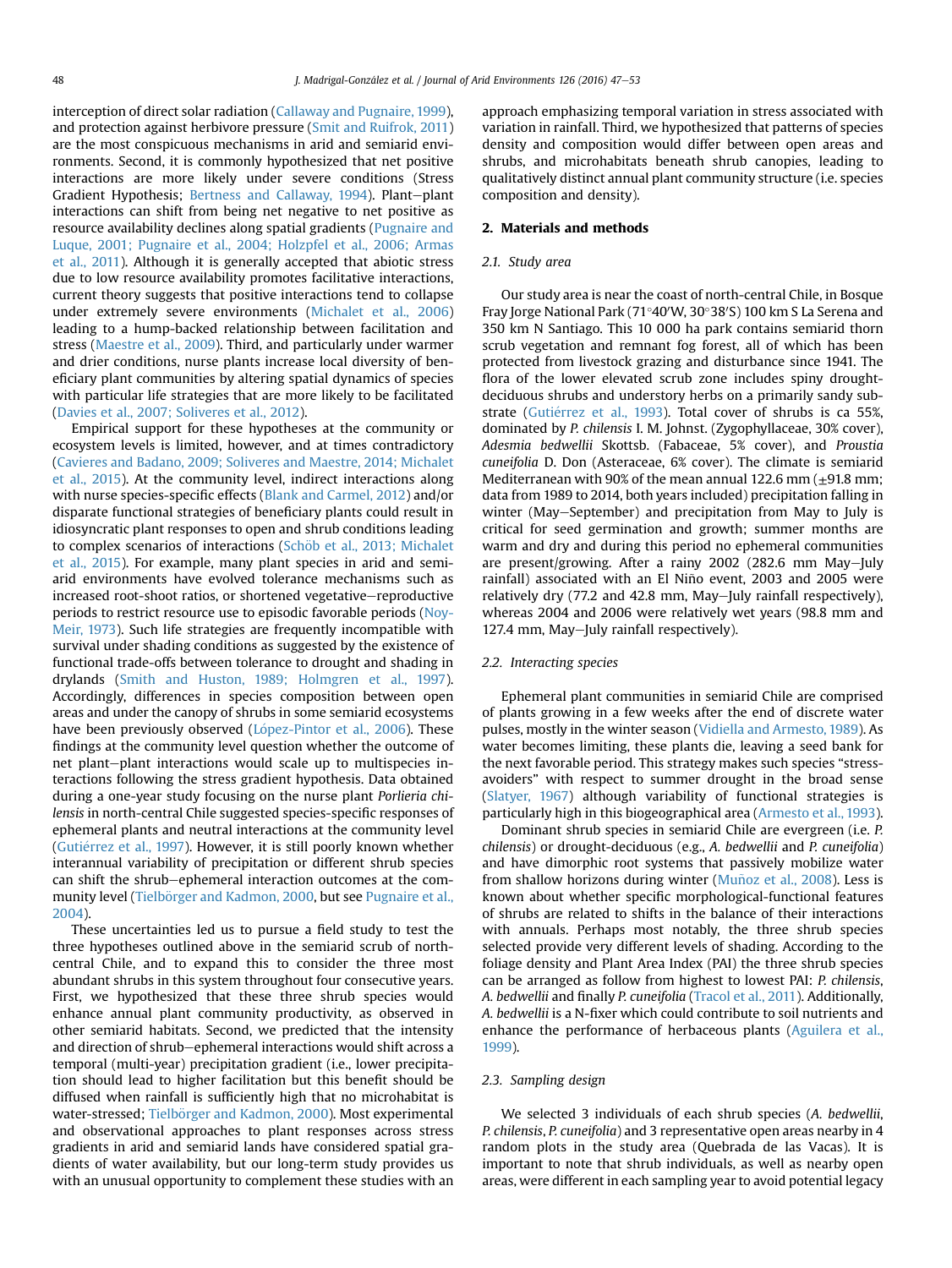<span id="page-2-0"></span>effects of biomass yields of previous years; thus there were 192 plant assemblages distributed in 36 shrub individuals and 12 open areas during the four years of study (2003-2006). Precipitation was continuously recorded with a meteorological station located at the study site, and winter precipitation was assessed as the sum of rainfall from May to July; this is the major period for biomass production of ephemeral plants in this area. All plots were fenced in 1989 but exclusion of all herbivores was established in 2001; this allowed us to avoid potential bias due to top-down impacts of herbivores on plant interactions. At the peak of the growing season for ephemeral plants (late August), we tallied all plants within  $30 \times 30$  cm sampling quadrats located randomly under each individual shrub, identified ephemeral plant species, and finally, harvested them (including above- and belowground biomass). We applied the same procedure to the randomly located quadrats  $(30 \times 30 \text{ cm})$  in open areas. Plants were oven-dried and weighed in the laboratory for biomass determination. We treated these four treatments (i.e. open areas vs. understory of the three shrubs) as a single variable named microhabitat. Since we sampled different quadrats under each plant in each year (e.g., no repeat sampling), we treat samples as independent (not repeated) measurements. We assessed biomass production at the community level as the summed above- and below-ground biomass of all the plant individuals in each quadrat. Finally, we computed species density as the number of species in each sampling quadrat.

# 2.4. Statistical analysis

We studied the effects of shrubs on biomass production of ephemeral plant communities using Generalized Linear Mixedeffects Models (GLMM) with a gamma distribution of error and a log-link function. Selection of fixed effects was conducted by comparing all possible candidate models, from the full model including Microhabitat  $\times$  Precipitation, to a null model that included only an intercept parameter (i.e. no environmental variables). Since community measurements were systematically recorded in the same plots throughout the study period, we treated plots as the random term affecting the intercept parameter in the model (i.e., biomass production can differ among plots). We used Akaike's Information Criterion corrected for small samples (AICc) assuming that two models are different when  $\Delta$ AICc exceeds 2 units. Parameters were estimated with the Laplace approximation using the glmer function in the R environment ([R Core Team, 2013\)](#page-5-0). To study the effects of shrubs and precipitation on species density we applied GLMM with a Poisson error distribution and a log-link function. Model selection and the random term were identical to previous models applied to biomass production. In all the above analyses we included precipitation as a continuous numeric variable whereas microhabitat was coded as a discrete categorical variable with four categories: i.e., open, A. bedwellii, P. chilensis, P. cuneifolia.

To test the influence of microhabitat and precipitation on the ephemeral plant community composition we applied canonical correspondence analysis (CCA) to the species  $\times$  quadrats abundance matrix. Independent variables (i.e., microhabitat and precipitation) were tested using Markov-Chain Monte Carlo with 9999 permutations restricted to plots assuming a potential spatial dependence among quadrats within plots. Because microhabitat is a categorical variable, it was included as four different dummy variables coded with  $0-1$ . This implies that each microhabitat category is tested separately as a single binomial variable in the MCMC process.

To seek for indicator species of the different microhabitats we used a t-value biplot analysis. T-value biplot is a graphical representation of significant linear relationships between species and environmental variables based on t-values associated with regression coefficients. It is assumed that t-values equal or higher than 2 units represent a significant relationship between species and the focal environmental variable. Significant relationships are represented by the Van-Dobben circles such that species vectors fully falling within a Van Dobben circle are indicator species of positive or negative effects of the focal environmental variable, i.e. a particular microhabitat [\(Ter Braak and](#page-6-0) [Smilauer, 2002\)](#page-6-0). Ordination analysis and t-value biplot were conducted using CANOCO 4.5 ([Ter](#page-6-0) [Braak and](#page-6-0) [Smilauer, 2002\)](#page-6-0).

# 3. Results

Although community biomass production was highly variable across both years and microhabitats it was significantly higher in open patches and wet years (Fig. 1a). On the one hand, the best supported model suggested significant negative effects of the three shrub species (i.e. mostly A. bedwellii and P. chilensis) on ephemeral biomass production and this pattern remained constant throughout the four years of study. On the other hand, precipitation was included in the best supported model with consistent positive



Fig. 1. Predicted values  $\pm$  standard error of ephemeral community biomass (a) and species density (b) as function of microhabitat (i.e. open patches, A. bedwellii, P. chilensis, P. cuneifolia) and winter precipitation (color gradient represent winter precipitation) during the four years of study.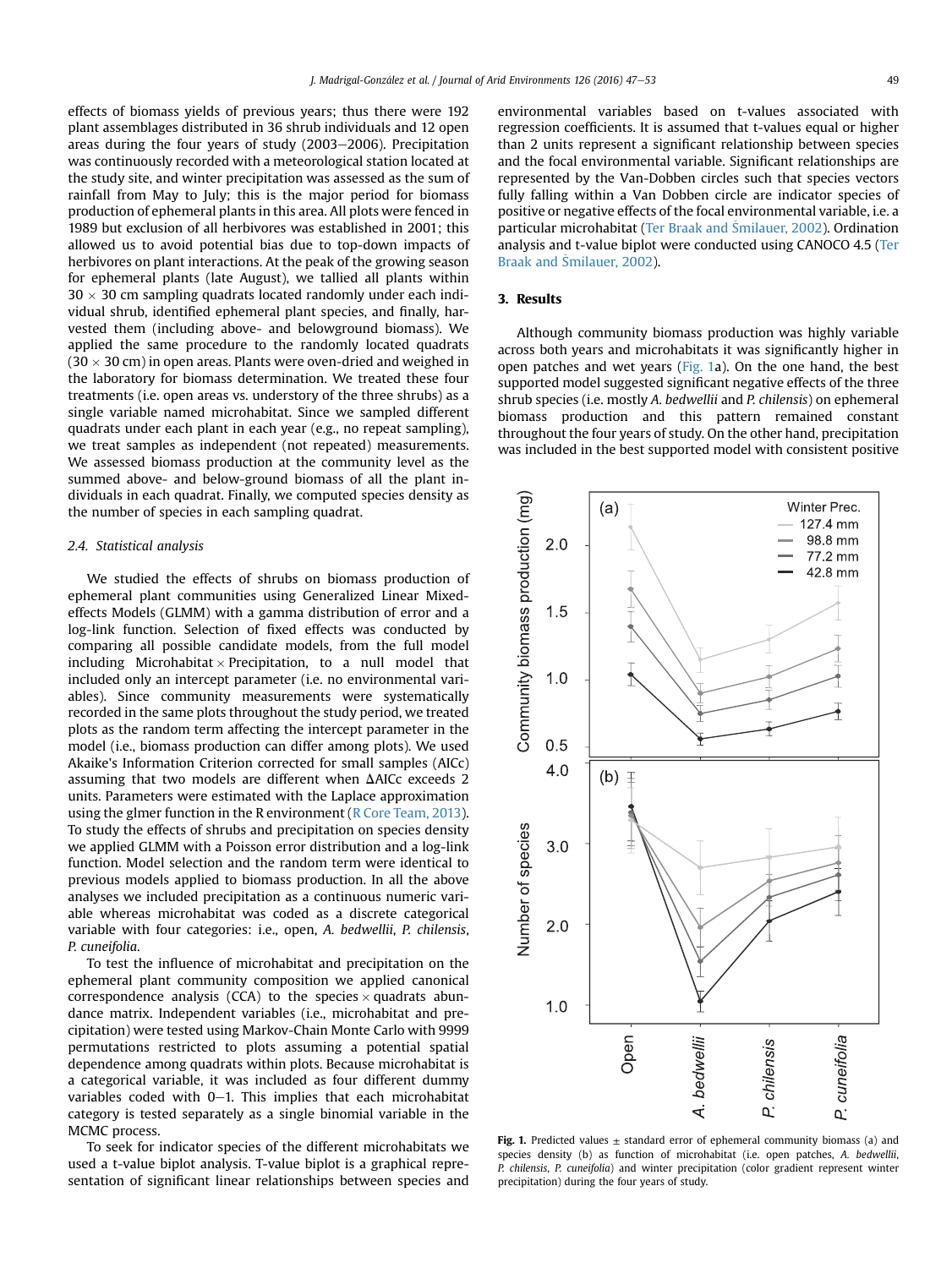effects on ephemeral biomass production (Table 1; see parameter estimates in Table 2).

Model selection suggested the inclusion of interactive effects of precipitation and microhabitat on species density of ephemeral plant communities (Table 1). This interaction suggested that differences in species density between open and shrub patches decreased during wetter years ([Table 3\)](#page-4-0): i.e. while the lowest number of species was found beneath shrub canopies in the driest year, particularly beneath A. bedwellii and P. chilensis, maximum values of species density were always reached in open areas ([Fig. 1](#page-2-0)b).

Canonical correspondence analysis showed a principal gradient associated with microhabitat and a second gradient associated with precipitation ([Fig. 2](#page-4-0)). Both variables were significantly included in the supported canonical model [\(Table 4\)](#page-4-0) and all the canonical axes were significant ( $R^2 = 0.28$ ; F-ratio = 4.899, p < 0.001). However, only open areas had significant effects on ephemeral plant species composition as shown by the MCMC test with 9999 permutations ([Table 4](#page-4-0), see also Table S1 for regression coefficients). The t-value biplot analysis suggested that species such as Moscharia pinnatifida, Apium laciniatum or Oxalis micrantha were almost exclusively ephemeral plant species of shrub understory because of their significant negative relationship with open areas, whereas Adesmia tenella, Alstroemeria diluta, Camissonia dentata, Chaetanthera linearis, Calandrinia sp., Crassula closiana, Erodium botrys, Eryngium coquimbanum, Lastarriaea chilensis, Pectocarya dimorpha, Pectocarya linearis, Plantago hispidula, Schismus arabicus or Schizanthus litoralis were most typical ephemeral plant species of open areas [\(Fig. 3](#page-4-0)).

# 4. Discussion

We found no clear evidence of nurse plant effects at the community level over four years of study. On the one hand, our results showed negative effects of shrubs on biomass production of ephemeral plant communities in this semiarid Mediterranean ecosystem. On the other, although species composition significantly varies among microhabitats, higher or similar number of species in open areas was observed. Contrary to our findings, [Holzapfel et al. \(2006\)](#page-5-0) in the most arid site of its geographical resource gradient in Israel, [Holzapfel and Mahall \(1999\)](#page-5-0) in the Mojave Desert (US) or [Armas et al. \(2011\)](#page-5-0) and [Pugnaire et al. \(2004\)](#page-5-0) in semiarid Iberian Peninsula inferred net positive or neutral effects of shrubs on the ephemeral plant community from significant higher values of above-ground annual plant biomass beneath the shrub canopies. Only a case of significant interference was detected by [Pugnaire et al. \(2004\)](#page-5-0) in southern Iberian Peninsula associated with the small shrub Thymus hyemalis, a woody species which is known to have negative effects on the soil biota and thus decomposition rates and soil nutrient availability. The apparent

#### Table 1

Model selection separately for community biomass production and species density using the Akaike Information Criterion corrected for small sample sizes (AICc). We assumed the inclusion of a parameter in the best supported model when its elimination from the full model (i.e. Microhabitat  $\times$  Precipitation) determines an increment of at least 2 units of AICc. When two models have similar AICc (i.e.  $\Delta$ AICc < 2) we selected the one with lower number of parameters.

| Models                              | No. parameters | Community<br>hiomass |          | Species<br>density |              |
|-------------------------------------|----------------|----------------------|----------|--------------------|--------------|
|                                     |                | AICc                 | A AICc   | AICc               | <b>AAICc</b> |
| Microhabitat $\times$ Precipitation | 10             | 760                  | $\Omega$ | 784                | 0            |
| No interaction                      |                | 760                  | $\Omega$ | 786                | 2            |
| No Microhabitat                     | 4              | 775                  | 15       | 802                | 18           |
| No Precipitation                    | 6              | 784                  | 24       | 788                | 4            |
| Null (intercept only)               | 3              | 801                  | 41       | 805                | 21           |

#### Table 2

Parameter estimates of the best supported model for ephemeral plant biomass production (i.e. Microhabitat  $+$  Precipitation).

| Best supported model     | Estimates   | s.e.     | t-value  | Pr(> z )     |
|--------------------------|-------------|----------|----------|--------------|
| Intercept (Open patches) | 0.667977    | 0.204976 | 3259     | 0.00112      |
| A. bedwellii             | $-0.620487$ | 0.155984 | $-3.978$ | $6.95E - 05$ |
| P. chilensis             | $-0.493981$ | 0.155984 | $-3,167$ | 0.00154      |
| P. cuneifolia            | $-0.306775$ | 0.155984 | $-1.967$ | 0.04922      |
| Precipitation            | 0.008502    | 0.001785 | 4.765    | $1.89E - 06$ |
|                          |             |          |          |              |

contradiction between these and our results may, however, be resolved. First, there may be bias associated with using only aboveground biomass measurements as a surrogate of total biomass production. Plants in open habitats tend to increase the root-shoot ratio to maximize soil water uptakes while minimizing transpiration rates. Conversely, plants tend to allocate more resources to aboveground photosynthetic structures to maximize light interception in shaded habitats ([Smith and Huston, 1989\)](#page-6-0). Second, without information on herbivore pressure these authors may inadvertently reach misleading conclusions about the nurse plant syndrome [\(Eldridge et al., 2013](#page-5-0)). For example, herbivore exclusion in arid parts of South Australia had significantly greater effects in open areas compared to the understory beneath Maireana sedifolia ([Facelli and Temby, 2002](#page-5-0)). To avoid these potential sources of bias, we used total biomass (i.e. above- and below-ground biomass) as a measurement of biomass production in fenced plots were mammal herbivores have been excluded since 2001.

In southern Australia the shrub M. sedifolia has negative effects on the annual plant community ([Weedon and Facelli, 2008](#page-6-0)). In this system, above- and below-ground competition outweighs the amelioration of soil properties due to shading, resulting in net negative effects on annuals. Shading in particular has been proposed as a chief candidate to explain most negative plant-plant interactions in arid and semiarid environments [\(Forseth et al.,](#page-5-0) [2001\)](#page-5-0). As hypothesized by [Holmgren et al. \(1997\)](#page-5-0), shading and drought impose functional trade-offs that can significantly alter nurse plant effects. Thus, positive effects of shading by nurse plants (i.e., protection against photoinhibition, reduced temperature, increased soil moisture) exceed negative effects only when sufficient water availability compensates for increased evaporative demands associated with larger above-ground photosynthetic biomass. In agreement with this idea and contrary to the second hypothesis (that facilitation by shrubs should be more evident under increasing stress during the driest years) our results suggest that shrub shading even exacerbates declines in biomass production associated with low precipitation in the driest years ([Valladares et al., 2008\)](#page-6-0). This result, along with the absence of significant species-specific effects of shrubs on annual plant species composition reinforces the idea that functional/morphological differences among the three shrub species considered here (i.e., Plant Area Index and N-fixing) do not outweigh the effects that they hold in common, chiefly solar radiation interception. Although plant-plant interactions strongly support the stress gradient hypothesis in semiarid lands ([He et al., 2013\)](#page-5-0), the opposite pattern has been also reported as a consequence of predominant negative effects of deep shading [\(Forseth et al., 2001; Weedon and Facelli,](#page-5-0) [2008](#page-5-0)). Accordingly, the strongest negative effects were observed in the shrub species with higher plant area index in our study site (i.e., P. chilensis and A. bedwellii; see [Tracol et al., 2011\)](#page-6-0).

In agreement with the third hypothesis (i.e., that nurse plants increase local diversity by altering spatial dynamics of species with distinct life histories), different functional strategies have emerged in annual plants to address increased drought in open areas and greater shading beneath shrub canopy. This variety of species leads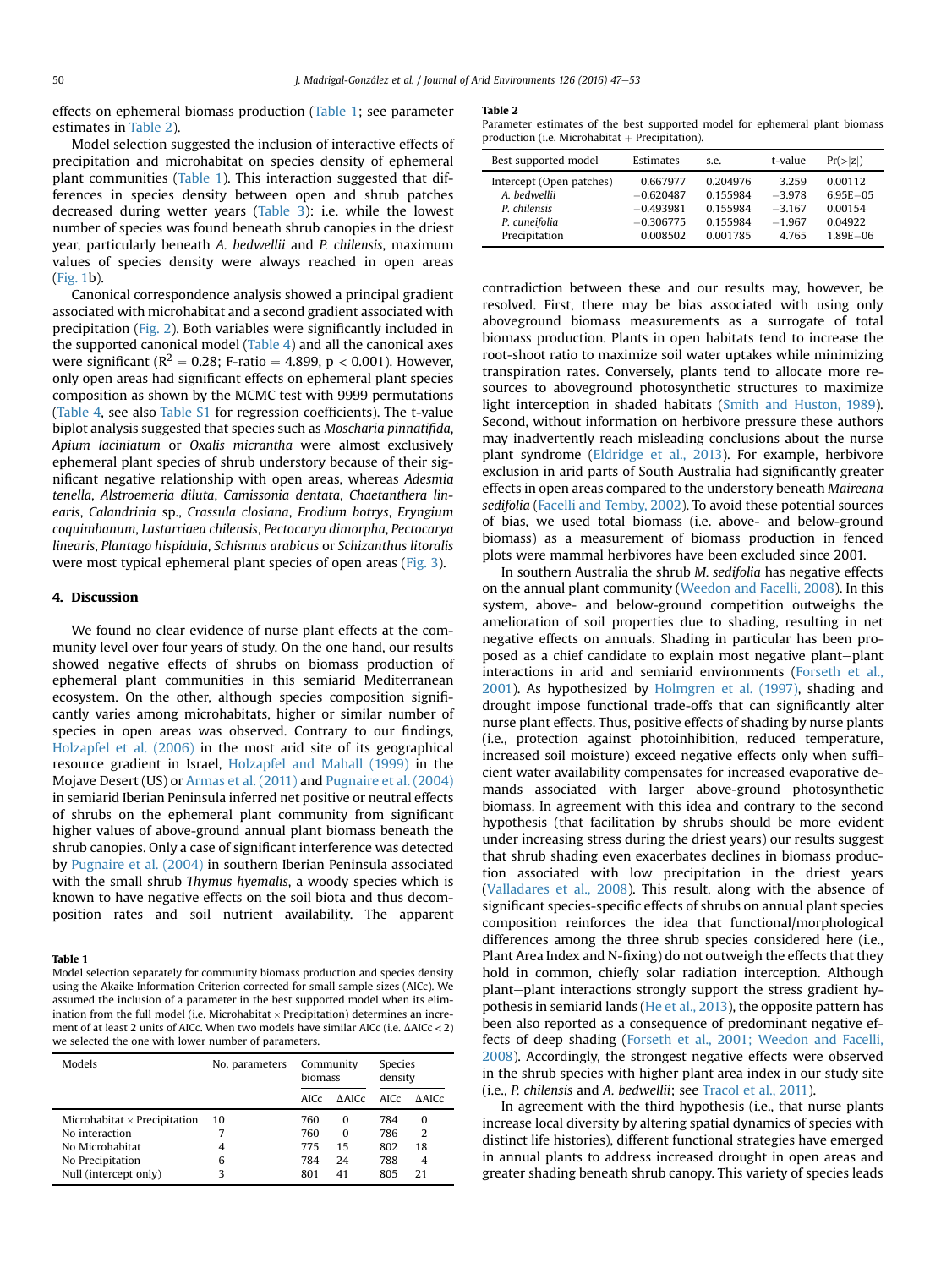<span id="page-4-0"></span>

|--|--|

Parameter estimates of the best supported model for ephemeral plant species density (i.e. Microhabitat  $\times$  Precipitation).

| Best supported model                        | Estimates    | s.e.      | Z-value | Pr(> z )      |
|---------------------------------------------|--------------|-----------|---------|---------------|
| Intercept (Open $\times$ Precipitation)     | 1.24806      | 0.2523822 | 4.94    | $7.61E - 07$  |
| A. bedwellii                                | $-1.7053522$ | 0.4380517 | $-3.89$ | $9.90E - 0.5$ |
| P. chilensis                                | $-0.7194675$ | 0.3702007 | $-1.94$ | 0.051         |
| P. cuneifolia                               | $-0.4966302$ | 0.3559133 | $-1.39$ | 0.16          |
| Precipitation                               | $-0.0005965$ | 0.0025404 | $-0.23$ | 0.814         |
| A. bedwellii $\times$ Precipitation         | 0.0118428    | 0.0044664 | 2.65    | 0.008         |
| <i>P.</i> chilensis $\times$ Precipitation  | 0.0044727    | 0.0039524 | 1.13    | 0.257         |
| <i>P.</i> cuneifolia $\times$ Precipitation | 0.0030746    | 0.0038317 | 0.80    | 0.422         |



Fig. 2. Ordination plot (axes 1 and 2) showing species and significant environmental variables in the CCA. The black arrow represents precipitation and the black triangle the open microhabitat. Small gray triangles represent species scores on principal CCA axes. Species legend: Adfi – Adesmia filifolia: Adte – Adesmia tenella; Aldi – Alstroemeria diluta; Apla - Apium laciniatum; Bowi - Bowlesia incana; Brbe - Bromus berterianus; Cade - Camissonia dentata; Casp - Calandrinia sp.; Chli - Chaetanthera linearis; Crcl - Crassula closiana; Decu - Descurainia cumingiana; Erci - Erodium  $cicutarium$ ; Erbo - Erodium botrys; Erco; Eryngium coquimbanum; Hear - Helenium aromaticum; Hypo - Hypochaeris sp.; Lach - Lastarriaea chilensis; Mapa - Malva parviflora; Meli - Menonvillea litoralis; Mopi - Moscharia pinnatifida; Oxmi - Oxalis micrantha; Pade - Parietaria debilis; Pedi - Pectocarya dimorpha; Peli - Pectocarya  $linearis: Plhi - Plantago hispidula: Scha - Schismus arabicus: Schl - Schizanthus litoralis.$ 

#### Table 4

Lambda parameter and associated F-statistic for environmental variables in the canonical model (CCA) obtained using 9999 random permutations of environmental data in the Markov-Chain Monte-Carlo test. The best supported model includes significant effects of Precipitation and open areas only.

| Parameters    | Lambda | F     | p      |
|---------------|--------|-------|--------|
| Open patches  | 0.16   | 10.44 | >0.01  |
| A. bedwellii  | 0.00   | 2.05  | 0.29   |
| P. chilensis  | 0.03   | 2.77  | 0.09   |
| P. cuneifolia | 0.04   | 2.78  | 0.10   |
| Precipitation | 0.05   | 2.99  | > 0.01 |

to an increment of local diversity and complexity although species density tends to be relatively lower in shrub patches. On the one hand, shading is particularly negative for drought-tolerant species that maximize the root-shoot ratio to cope with low soil moisture



Fig. 3. T-value biplot for the relationship between open habitats and ephemeral plant species. Species arrows fully falling within a Van-Dobben circle indicate a significant relationship between the focal species and the environmental variable. Relationships can be positive (solid line circle) or negative (dashed line circle). See Fig. 2 legend for species names and acronyms.

([Maestre et al., 2009\)](#page-5-0). On the other, shading negatively affect stressavoiding species that require rapid investment of energy and resources to develop reproductive structures during brief and episodic winter rains [\(Werk et al., 1983; De Lillis and Federici, 1993,](#page-6-0) respectively). Ephemeral plants of open habitats often perform like stress-tolerant or stress-avoider species in semiarid ecosystems, making use of brief winter mesic periods to emerge and successfully complete their life cycles ([Jara et al., 2006](#page-5-0)). Simultaneously, some ephemeral plants are almost exclusive of shrub microhabitat. The most typical species under the canopy of shrubs is M. pinnatifida, a dominant shade-tolerant species that also inhabits the understory of remnant forests on the top of coastal hills in the Bosque Fray Jorge National Park. Curiously, the genus M. pinnatifida has effective adaptations to hyper-aridity that allow for its distribution along the coastal desert of Chile where it is associated with nurse plants and dry forests [\(Katinas and Crisci,](#page-5-0) [2000\)](#page-5-0). The spatial segregation of annual plant species in other arid ecosystems has been explained through differential responses to shading [\(Facelli and Temby, 2002; Osem et al., 2007; Weedon](#page-5-0) [and Facelli, 2008; Pugnaire et al., 2011](#page-5-0)). Light availability has been previously put forward to explain local plant heterogeneity gradients from open areas to shrub patches in dry shrublands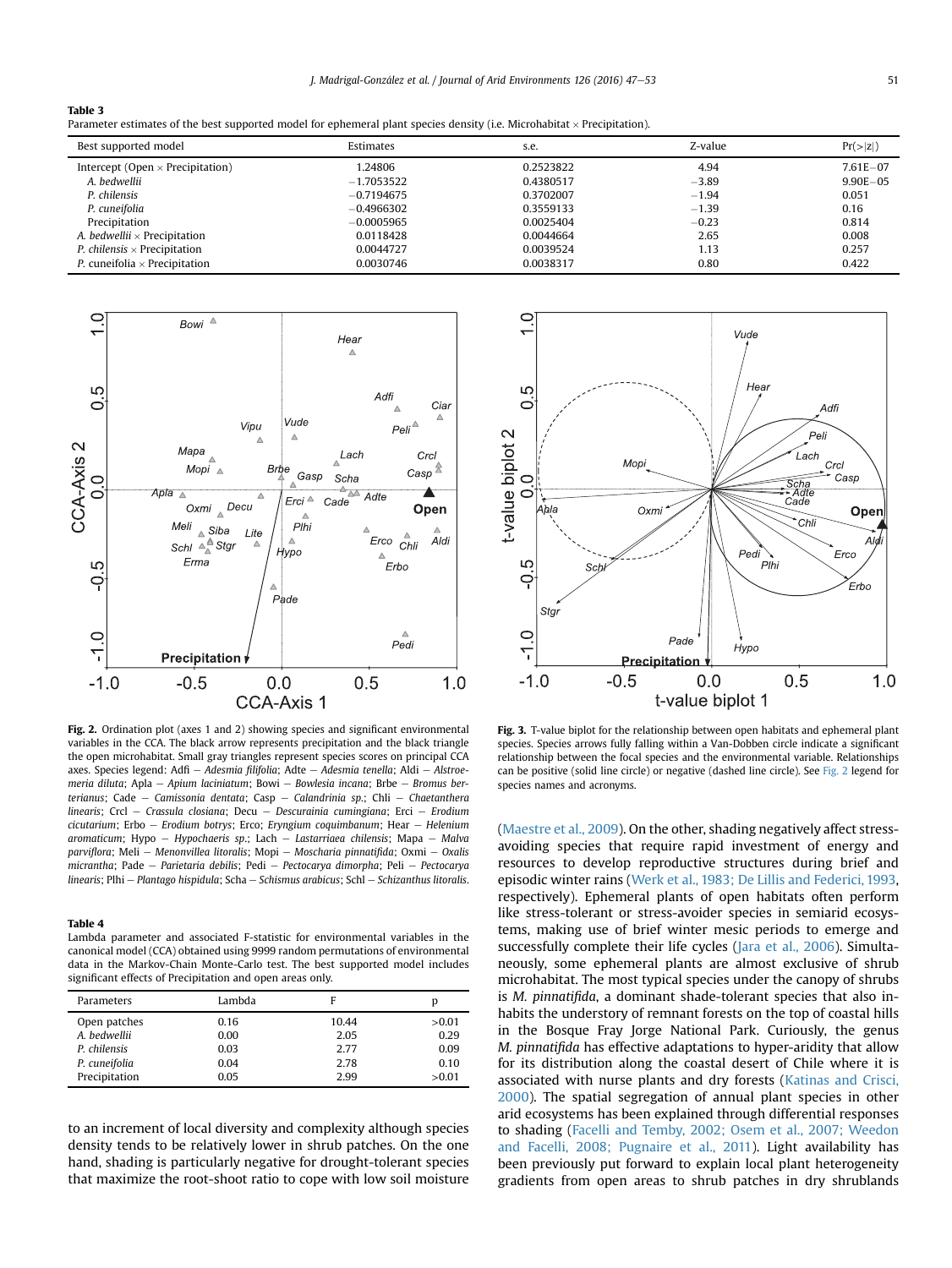<span id="page-5-0"></span>(López-Pintor et al., 2006). From a mechanistic point of view, complex direct and indirect interactions may operate simultaneously to shape species composition and diversity outside and under the canopy of shrubs (Schöb et al., 2013). Thus, increased competition among potential beneficiary species can indirectly reduce the species density beneath nurse shrub canopies when soil water is limited. Our results support this idea since species density beneath shrub canopies decreased in the driest year, when competition for extremely scarce resources is stronger. In wetter years, abundant resources (chiefly soil water) allow for coexistence of a larger number of species beneath shrub canopies because shrub shading indirectly facilitates poor competitors by limiting growth of dominant species (Michalet et al., 2015).

# 5. Conclusions

The nurse plant syndrome at the community level seems to be rather unlikely in the semiarid scrub of the Bosque Fray Jorge National Park. In fact, and contrary to expectations that stress promote facilitation interactions in plant communities, increased stress in dry years led to stronger negative effects of shrubs on the ephemeral plant community. Our results, however, support the idea that shrub species increase local diversity and complexity of surrounding ephemeral plant communities through modification of environmental conditions. Shrub microhabitats in this ecosystem harbor annual plant species such as M. pinnatifida and O. micrantha that are almost absent in open areas. Shrub species are thus important elements in this semiarid area that enhance biodiversity and other ecosystem functions associated with nutrient and water relocation even though a classical nurse plant syndrome on ephemeral plant biomass is lacking at the community level.

# Acknowledgments

We thank Gina Arancio (Herbarium Curator, Universidad de La Serena) for plant identification. Several field research assistants. Financial support has been provided by the U.S. National Science Foundation and FONDECYT Chile including most recently NSF-LTREB DEB-1456729 to DAK and PLM, and FONDECYT No. 1070808 to J. R. Gutiérrez. This work also is funded by Institute of Ecology and Biodiversity, Millennium Scientific Initiative (IEB-ICM P05-002) and INTERCAMBIO (BIOCON06\_039) Fundación BBVA.

# Appendix A. Supplementary data

Supplementary data related to this article can be found at [http://](http://dx.doi.org/10.1016/j.jaridenv.2015.08.001) [dx.doi.org/10.1016/j.jaridenv.2015.08.001.](http://dx.doi.org/10.1016/j.jaridenv.2015.08.001)

#### References

- [Aguilera, L.E., Guti](http://refhub.elsevier.com/S0140-1963(15)30025-2/sref1)é[rrez, J.R., Meserve, P.L., 1999. Variation in soil micro-organisms](http://refhub.elsevier.com/S0140-1963(15)30025-2/sref1) [and nutrients underneath and outside the canopy of](http://refhub.elsevier.com/S0140-1963(15)30025-2/sref1) Adesmi bedwellii (Papil[ionaceae\) shrubs in arid coastal Chile following drought and above average](http://refhub.elsevier.com/S0140-1963(15)30025-2/sref1) rainfall. I. Arid Environ.  $42.61 - 70.$  $42.61 - 70.$
- [Armas, C., Rodríguez-Echeverría, S., Pugnaire, F.I., 2011. A](http://refhub.elsevier.com/S0140-1963(15)30025-2/sref2) field test of the stress[gradient hypothesis along an aridity gradient. J. Veg. Sci. 22, 818](http://refhub.elsevier.com/S0140-1963(15)30025-2/sref2)-[827.](http://refhub.elsevier.com/S0140-1963(15)30025-2/sref2)
- [Armesto, J.J., Visiella, P.E., Gutierrez, J.R., 1993. Plant communities of the fog-free](http://refhub.elsevier.com/S0140-1963(15)30025-2/sref3) [coastal desert of Chile: plant strategies in a](http://refhub.elsevier.com/S0140-1963(15)30025-2/sref3) fluctuating environment. Rev. Chil. Hist. Nat.  $66, 271-282$ .
- [Bertness, M.D., Callaway, R., 1994. Positive interactions in communities. Trends.](http://refhub.elsevier.com/S0140-1963(15)30025-2/sref5) [Ecol. Evol. 9, 191](http://refhub.elsevier.com/S0140-1963(15)30025-2/sref5)-[193.](http://refhub.elsevier.com/S0140-1963(15)30025-2/sref5)
- [Blank, L., Carmel, Y., 2012. Woody vegetation patch type determines herbaceous](http://refhub.elsevier.com/S0140-1963(15)30025-2/sref4) [species density and composition in Mediterranean ecosystem. Comm. Ecol. 13,](http://refhub.elsevier.com/S0140-1963(15)30025-2/sref4)  $72 - 81$  $72 - 81$ .
- [Brooker, R.W., Maestre, F.T., Callaway, R.M., Lortie, C.L., Cavieres, L.A., Kunstler, G.,](http://refhub.elsevier.com/S0140-1963(15)30025-2/sref6) Liancourt, P., Tielbörger, K., Travis, J.M.J., Anthelme, F., Armas, C., Coll, L., [Corcket, E., Delzon, S., Forey, E., Kikvidze, Z., Olofsson, J., Pugnaire, F., Quiroz, C.l.,](http://refhub.elsevier.com/S0140-1963(15)30025-2/sref6) [Saccone, P., Schiffers, K., Seifan, M., Touzard, B., Michalet, R., 2008. Facilitation in](http://refhub.elsevier.com/S0140-1963(15)30025-2/sref6)

plant communities: the past, the present, and the future. J. Ecol.  $96, 18-34$  $96, 18-34$ . [Caldwell, M.M., Dawson, T.E., Richards, J.H., 1998. Hydraulic lift: consequences of](http://refhub.elsevier.com/S0140-1963(15)30025-2/sref7) water efflux from the roots of plants. Oecologia  $113$ ,  $151-161$ .

- [Callaway, R.M., Pugnaire, F.I., 1999. Facilitation in plant communities. In:](http://refhub.elsevier.com/S0140-1963(15)30025-2/sref8) [Pugnaire, F.I., Valladares, F. \(Eds.\), Handbook of Functional Plant Ecology. Marcel](http://refhub.elsevier.com/S0140-1963(15)30025-2/sref8) [Dekker Inc., New York.](http://refhub.elsevier.com/S0140-1963(15)30025-2/sref8)
- [Callaway, R.M., 2007. Interaction Between Competition and Facilitation. Springer,](http://refhub.elsevier.com/S0140-1963(15)30025-2/sref9) [Netherlands, pp. 179](http://refhub.elsevier.com/S0140-1963(15)30025-2/sref9)-[254.](http://refhub.elsevier.com/S0140-1963(15)30025-2/sref9)
- [Cavieres, L.A., Badano, E.I., 2009. Do facilitative interactions increase species density](http://refhub.elsevier.com/S0140-1963(15)30025-2/sref10) [at the entire community level? J. Ecol. 97, 1181](http://refhub.elsevier.com/S0140-1963(15)30025-2/sref10)-[1191.](http://refhub.elsevier.com/S0140-1963(15)30025-2/sref10)
- [Davies, K.W., Bates, J.D., Miller, R.F., 2007. The in](http://refhub.elsevier.com/S0140-1963(15)30025-2/sref11)fluence of Artemisia tridentata ssp. wyomingensis [on microsite and herbaceous vegetation heterogeneity. J. Arid](http://refhub.elsevier.com/S0140-1963(15)30025-2/sref11) [Environ. 69, 441](http://refhub.elsevier.com/S0140-1963(15)30025-2/sref11)-[457.](http://refhub.elsevier.com/S0140-1963(15)30025-2/sref11)
- [De Lillis, M., Federici, F.M., 1993. Gas exchange and resource](http://refhub.elsevier.com/S0140-1963(15)30025-2/sref12)  $-$  [use patterns along a](http://refhub.elsevier.com/S0140-1963(15)30025-2/sref12) [successional gradient. J. Veg. Sci. 4, 269](http://refhub.elsevier.com/S0140-1963(15)30025-2/sref12)-[272](http://refhub.elsevier.com/S0140-1963(15)30025-2/sref12).
- [Eldridge, D.J., Soliveres, S., Bowker, M.A., Val, J., 2013. Grazing dampens the positive](http://refhub.elsevier.com/S0140-1963(15)30025-2/sref13) [effects of shrub encroachment on ecosystem functions in a semi-arid woodland.](http://refhub.elsevier.com/S0140-1963(15)30025-2/sref13) [J. Appl. Ecol. 50, 1028](http://refhub.elsevier.com/S0140-1963(15)30025-2/sref13)-[1038.](http://refhub.elsevier.com/S0140-1963(15)30025-2/sref13)
- [Facelli, J.M., Temby, A.M., 2002. Multiple effects of shrubs on annual plant com](http://refhub.elsevier.com/S0140-1963(15)30025-2/sref14)[munities in arid lands of South Australia. Austral Ecol. 27, 422](http://refhub.elsevier.com/S0140-1963(15)30025-2/sref14)–[432.](http://refhub.elsevier.com/S0140-1963(15)30025-2/sref14)
- [Filazzola, A., Lortie, C.J., 2014. A systematic review and conceptual framework for](http://refhub.elsevier.com/S0140-1963(15)30025-2/sref15) [the mechanistic pathways of nurse plants. Glob. Ecol. Biogeogr. 23, 1335](http://refhub.elsevier.com/S0140-1963(15)30025-2/sref15)-[1345](http://refhub.elsevier.com/S0140-1963(15)30025-2/sref15).
- [Flores, J., Jurado, E., 2003. Are nurse-prot](http://refhub.elsevier.com/S0140-1963(15)30025-2/sref16)é[g](http://refhub.elsevier.com/S0140-1963(15)30025-2/sref16)é [interactions more common among](http://refhub.elsevier.com/S0140-1963(15)30025-2/sref16) [plants from arid environments? J. Veg. Sci. 14, 911](http://refhub.elsevier.com/S0140-1963(15)30025-2/sref16)-[916.](http://refhub.elsevier.com/S0140-1963(15)30025-2/sref16)
- [Forseth, I.N., Wait, D.A., Casper, B.B., 2001. Shading by shrubs in a desert system](http://refhub.elsevier.com/S0140-1963(15)30025-2/sref17) [reduces the physiological and demographic performance of an associated](http://refhub.elsevier.com/S0140-1963(15)30025-2/sref17) [herbaceous perennial. J. Ecol. 89, 670](http://refhub.elsevier.com/S0140-1963(15)30025-2/sref17)–[680.](http://refhub.elsevier.com/S0140-1963(15)30025-2/sref17)<br>Gutiérrez, J.R., Meserve, P.L., Contreas, L.C., Vásquez, H., Jaksic, F.M., 1993. Spatial
- [distribution of soil nutrients and ephemeral plants underneath and outside the](http://refhub.elsevier.com/S0140-1963(15)30025-2/sref18) canopy of Porlieria chilensis [shrubs \(Zygophyllaceae\) in arid coastal Chile.](http://refhub.elsevier.com/S0140-1963(15)30025-2/sref18) [Oecologia 95, 347](http://refhub.elsevier.com/S0140-1963(15)30025-2/sref18)-[352](http://refhub.elsevier.com/S0140-1963(15)30025-2/sref18).
- [Gutierrez, J.R., Meserve, P.L., Herrera, S., Contreras, L.C., Jaksic, F.M., 1997. Effects of](http://refhub.elsevier.com/S0140-1963(15)30025-2/sref19) [small mammals and vertebrate predators on vegetation in the Chilean semiarid](http://refhub.elsevier.com/S0140-1963(15)30025-2/sref19) [zone. Oecologia 109, 398](http://refhub.elsevier.com/S0140-1963(15)30025-2/sref19)-[406](http://refhub.elsevier.com/S0140-1963(15)30025-2/sref19).
- [He, Q., Bertness, M.D., Altieri, A.H., 2013. Global shifts towards positive species](http://refhub.elsevier.com/S0140-1963(15)30025-2/sref20) [interactions with increasing environmental stress. Ecol. Lett. 16, 695](http://refhub.elsevier.com/S0140-1963(15)30025-2/sref20)-[706](http://refhub.elsevier.com/S0140-1963(15)30025-2/sref20).
- [Holmgren, M., Scheffer, M., Huston, M.A., 1997. The interplay of facilitation and](http://refhub.elsevier.com/S0140-1963(15)30025-2/sref21) [competition in plant communities. Ecology 78, 1966](http://refhub.elsevier.com/S0140-1963(15)30025-2/sref21)-[1975.](http://refhub.elsevier.com/S0140-1963(15)30025-2/sref21)
- Holzapfel, C., Tielbörger, K., Parag, H.A., Kigel, J., Sternberg, M., 2006. Annual [plant](http://refhub.elsevier.com/S0140-1963(15)30025-2/sref22)-[shrub interactions along an aridity gradient. Basic Appl. Ecol. 7, 268](http://refhub.elsevier.com/S0140-1963(15)30025-2/sref22)-[279](http://refhub.elsevier.com/S0140-1963(15)30025-2/sref22).
- [Holzapfel, C., Mahall, B.E., 1999. Bidirectional facilitation and interference between](http://refhub.elsevier.com/S0140-1963(15)30025-2/sref23) [shrubs and annuals in the Mojave Desert. Ecology 80, 1747](http://refhub.elsevier.com/S0140-1963(15)30025-2/sref23)-[1761.](http://refhub.elsevier.com/S0140-1963(15)30025-2/sref23)
- [Jara, P.A., Arancio, G., Moreno, R., Carmona, M.R., 2006. Factores abioticos que](http://refhub.elsevier.com/S0140-1963(15)30025-2/sref24) influencian la germinación de seis especies herbá[ceas de la zona](http://refhub.elsevier.com/S0140-1963(15)30025-2/sref24) árida de Chile. [Rev. Chil. Hist. Nat. 79, 309](http://refhub.elsevier.com/S0140-1963(15)30025-2/sref24)-[319](http://refhub.elsevier.com/S0140-1963(15)30025-2/sref24).
- [Katinas, L., Crisci, J.V., 2000. Cladistic and biogeographic analyses of the genera](http://refhub.elsevier.com/S0140-1963(15)30025-2/sref25) Moscharia and Polyachiru[s \(Asteraceae, Mutisieae\). Syst. Bot. 25, 33](http://refhub.elsevier.com/S0140-1963(15)30025-2/sref25)-[46.](http://refhub.elsevier.com/S0140-1963(15)30025-2/sref25)
- [L](http://refhub.elsevier.com/S0140-1963(15)30025-2/sref26)ó[pez-Pintor, A., Sal, A.G., Benayas, J.R., 2006. Shrubs as a source of spatial het](http://refhub.elsevier.com/S0140-1963(15)30025-2/sref26) erogeneity: the case of Retama sphaerocarpa [in Mediterranean pastures of](http://refhub.elsevier.com/S0140-1963(15)30025-2/sref26) [central Spain. Acta Oecol. 29, 247](http://refhub.elsevier.com/S0140-1963(15)30025-2/sref26)-[255.](http://refhub.elsevier.com/S0140-1963(15)30025-2/sref26)
- [Maestre, F.T., Callaway, R.M., Valladares, F., Lortie, C.J., 2009. Re](http://refhub.elsevier.com/S0140-1963(15)30025-2/sref27)fining the stress [gradient hypothesis for competition and facilitation in plant communities.](http://refhub.elsevier.com/S0140-1963(15)30025-2/sref27) I. Ecol. 97, 199-[205](http://refhub.elsevier.com/S0140-1963(15)30025-2/sref27).
- [Michalet, R., Brooker, R.W., Cavieres, L.A., Kikvidze, Z., Lortie, C.J., Pugnaire, F.I.,](http://refhub.elsevier.com/S0140-1963(15)30025-2/sref28) [Valiente-Banuet, A., Callaway, R.M., 2006. Do biotic interactions shape both](http://refhub.elsevier.com/S0140-1963(15)30025-2/sref28) [sides of the humped-back model of species density in plant communities? Ecol.](http://refhub.elsevier.com/S0140-1963(15)30025-2/sref28) [Lett. 9, 767](http://refhub.elsevier.com/S0140-1963(15)30025-2/sref28)-[773.](http://refhub.elsevier.com/S0140-1963(15)30025-2/sref28)
- Michalet, R., Brooker, R.W., Lortie, C.J., Maalouf, J.P., Pugnaire, F.I., 2015. Disentangling direct and indirect effects of a legume shrub on its understory community. Oikos (Early View). [http://dx.doi.org/10.1111/oik.01819\)](http://dx.doi.org/10.1111/oik.01819)).
- [Munoz, M.R., Squeo, F.A., Leon, M.F., Tracol, Y., Gutierrez, J.R., 2008. Hydraulic lift in](http://refhub.elsevier.com/S0140-1963(15)30025-2/sref30) ~ [three shrub species from the Chilean coastal desert. J. Arid Environ. 72,](http://refhub.elsevier.com/S0140-1963(15)30025-2/sref30) [624](http://refhub.elsevier.com/S0140-1963(15)30025-2/sref30)-[632](http://refhub.elsevier.com/S0140-1963(15)30025-2/sref30).
- [Noy-Meir, I., 1973. Desert ecosystems: environment and producers. Annu. Rev. Ecol.](http://refhub.elsevier.com/S0140-1963(15)30025-2/sref31) [Syst. 4, 25](http://refhub.elsevier.com/S0140-1963(15)30025-2/sref31)-[51.](http://refhub.elsevier.com/S0140-1963(15)30025-2/sref31)
- [Osem, Y., Perevolotsky, A., Kigel, J., 2007. Interactive effects of grazing and shrubs on](http://refhub.elsevier.com/S0140-1963(15)30025-2/sref32) [the annual plant communities in semi-arid Mediterranean shrublands. J. Veg.](http://refhub.elsevier.com/S0140-1963(15)30025-2/sref32) [Sci. 18, 869](http://refhub.elsevier.com/S0140-1963(15)30025-2/sref32)-[878](http://refhub.elsevier.com/S0140-1963(15)30025-2/sref32).
- [Prieto, I., Martínez-Tillería, K., Martínez-Manchego, L., Montecinos, S., Pugnaire, F.I.,](http://refhub.elsevier.com/S0140-1963(15)30025-2/sref33) [Squeo, F.A., 2010. Hydraulic lift through transpiration suppression in shrubs](http://refhub.elsevier.com/S0140-1963(15)30025-2/sref33) [from two arid ecosystems: patterns and control mechanisms. Oecologia 163,](http://refhub.elsevier.com/S0140-1963(15)30025-2/sref33) [855](http://refhub.elsevier.com/S0140-1963(15)30025-2/sref33)-[865.](http://refhub.elsevier.com/S0140-1963(15)30025-2/sref33)
- [Pugnaire, F.I., Luque, M.T., 2001. Changes in plant interactions along a gradient of](http://refhub.elsevier.com/S0140-1963(15)30025-2/sref34) [environmental stress. Oikos 93, 42](http://refhub.elsevier.com/S0140-1963(15)30025-2/sref34)-[49.](http://refhub.elsevier.com/S0140-1963(15)30025-2/sref34)
- [Pugnaire, F.I., Armas, C., Valladares, F., 2004. Soil as a mediator in plant-plant in](http://refhub.elsevier.com/S0140-1963(15)30025-2/sref35)[teractions in a semi-arid community. J. Veg. Sci. 15, 85](http://refhub.elsevier.com/S0140-1963(15)30025-2/sref35)-[92.](http://refhub.elsevier.com/S0140-1963(15)30025-2/sref35)
- [Pugnaire, F.I., Armas, C., Maestre, F.T., 2011. Positive plant interactions in the Iberian](http://refhub.elsevier.com/S0140-1963(15)30025-2/sref36) [Southeast: mechanisms, environmental gradients, and ecosystem function.](http://refhub.elsevier.com/S0140-1963(15)30025-2/sref36) [J. Arid Environ. 75, 1310](http://refhub.elsevier.com/S0140-1963(15)30025-2/sref36)-[1320](http://refhub.elsevier.com/S0140-1963(15)30025-2/sref36).
- R Core Team, 2013. R: a Language and Environment for Statistical Computing. R Foundation for Statistical Computing, Vienna, Austria. URL. [http://www.R](http://www.R-project.org/)[project.org/.](http://www.R-project.org/)
- [Rodríguez-Echeverría, S., P](http://refhub.elsevier.com/S0140-1963(15)30025-2/sref38)é[rez-Fern](http://refhub.elsevier.com/S0140-1963(15)30025-2/sref38)ández, M.A., 2003. Soil fertility and herb facil-itation mediated by [Retama sphaerocarpa](http://refhub.elsevier.com/S0140-1963(15)30025-2/sref38). J. Veg. Sci. 14, 807-[814.](http://refhub.elsevier.com/S0140-1963(15)30025-2/sref38)
- [Segoli, M., Ungar, E.D., Giladi, I., Arnon, A., Shachak, M., 2012. Untangling the](http://refhub.elsevier.com/S0140-1963(15)30025-2/sref39)